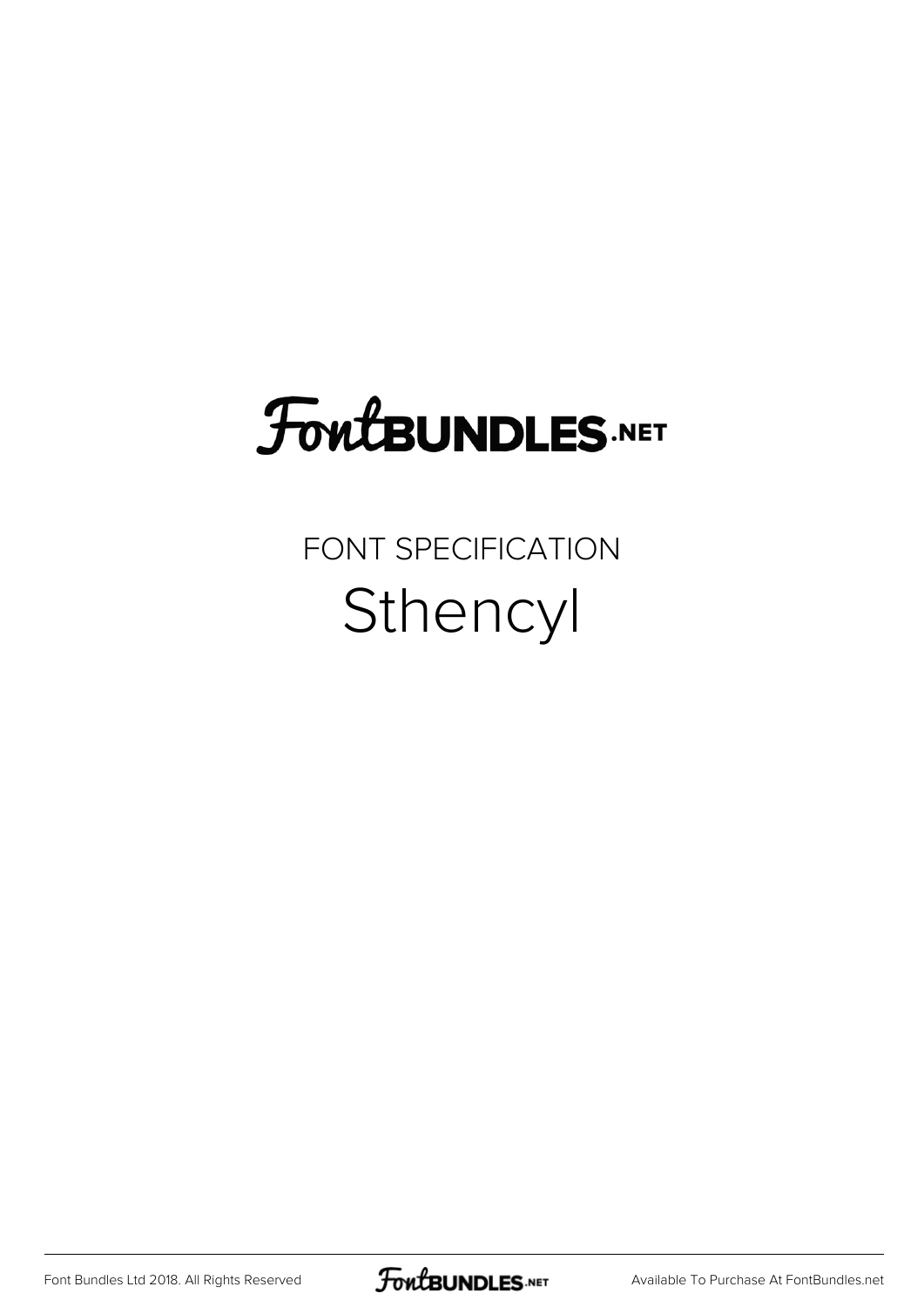## Sthencyl - Regular

**Uppercase Characters** 

 $999882$ 

Lowercase Characters

$$
a \not\!b \not\!c \not\!d \not\!e \not\!P g \not\!h \not\!i \not\!j \not\!E \not\!C \bmod p \not\!q rs \not\!t \not\!u \not\!v \not\!x \not\!y \not\!z
$$

**Numbers** 

## 0123456789

Punctuation and Symbols

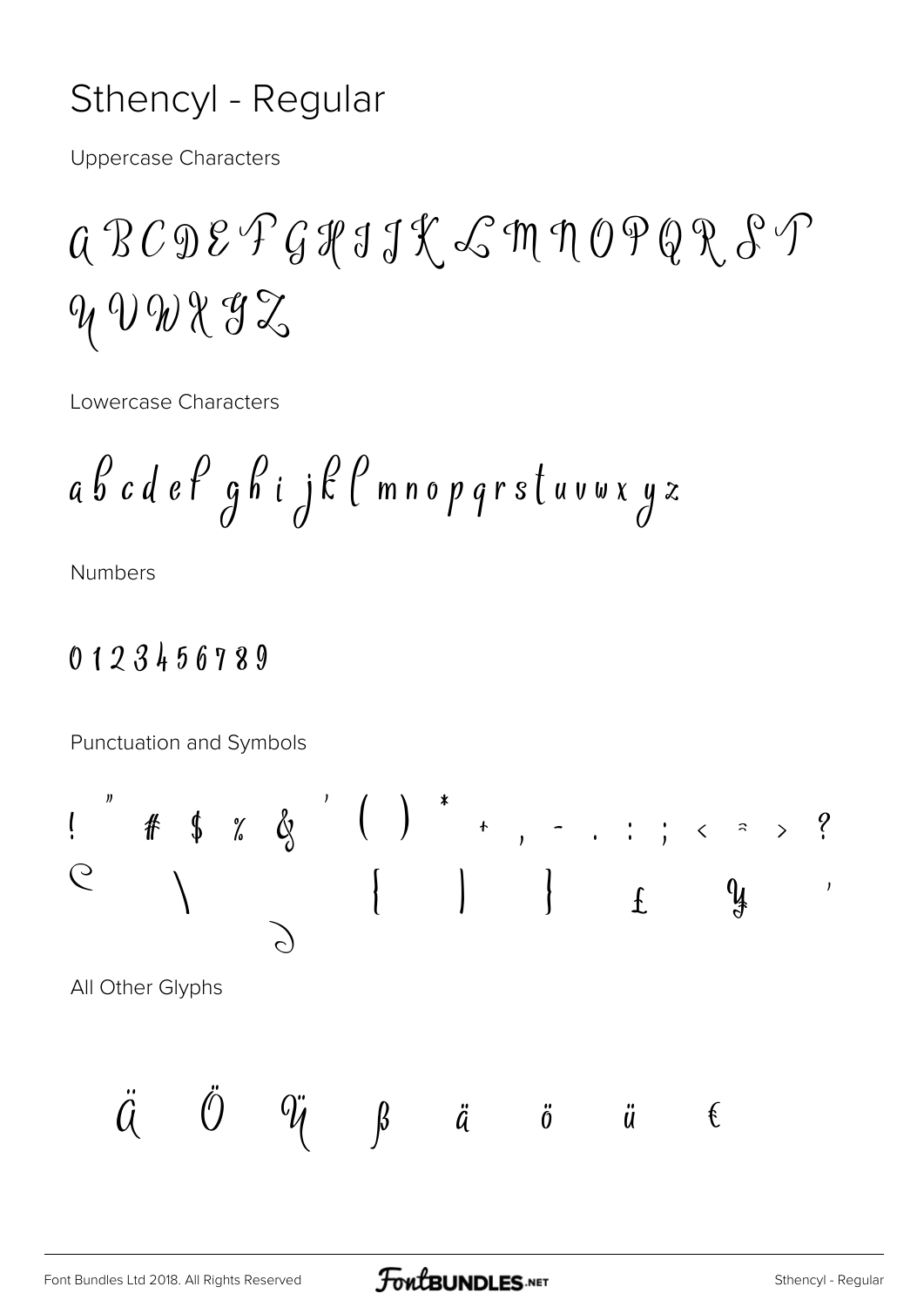$f$   $f$   $\chi$   $s$   $\circ$   $s$   $\circ$  $G$  If  $G$  Q Q R V  $W X Y Z Y W M Y Z$  $\mathcal{B}$   $C$   $\mathcal{D}$   $\mathcal{E}$   $\mathcal{C}$  s  $t$  u v  $w \times z$  y n o p q r  $a \quad b \quad c \quad d \quad e \quad e \quad m \quad \rho \quad r$  $i$   $g$  \$ £  $e$   $y$  !  $\overline{a}$  $\boldsymbol{\mathcal{Y}}$